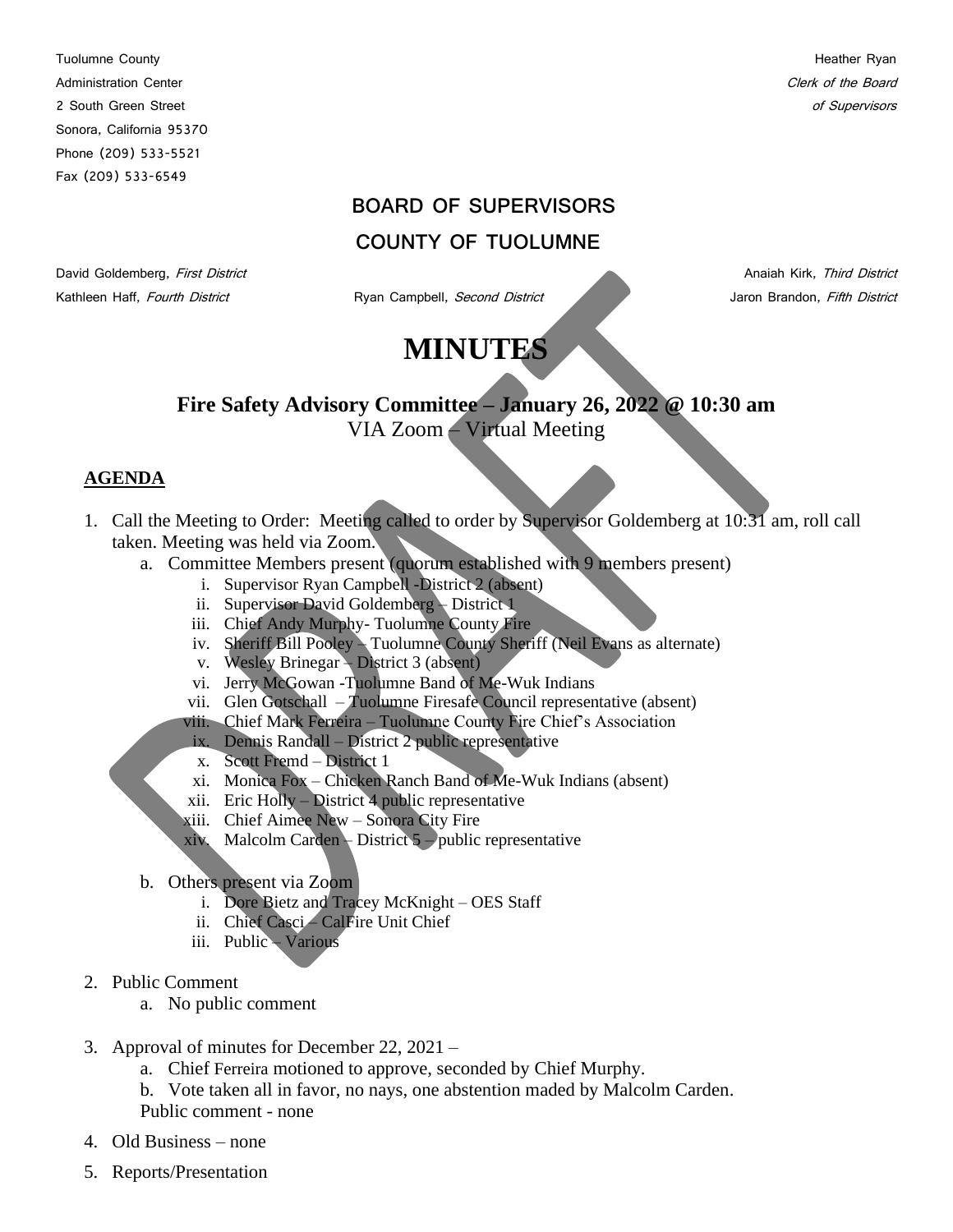- a. Board of Forestry Draft State Fire Regulations 2021
	- i. OES Staff Last week the Board of Superviosor issued a comment letter to the Board of Forestry. The board item was as following: [Presentation and recommendation of](https://tuolumneco.granicus.com/MediaPlayer.php?view_id=5&clip_id=593&meta_id=84232)  [comment letter to the Board of Forestry on the adoption of the 2021 State Minimum Fire](https://tuolumneco.granicus.com/MediaPlayer.php?view_id=5&clip_id=593&meta_id=84232)  [Safe Regulations rulemaking.](https://tuolumneco.granicus.com/MediaPlayer.php?view_id=5&clip_id=593&meta_id=84232) [Final Document](https://tuolumneco.granicus.com/MetaViewer.php?view_id=5&clip_id=593&meta_id=84312) can be found on the County website or [HERE.](https://tuolumneco.granicus.com/MinutesViewer.php?view_id=5&clip_id=593&doc_id=722b021c-795e-11ec-b1e1-0050569183fa%20%20%20%20%20%20)The item was approved by the BOS.
- b. Board of Forestry (BOF) Fire Risk Communities List
	- i. OES Staff Provide an overview of the communities at risk, the qualifications/requirements to be considered a fire risk community and the application. Staff would like to bring to the Committee for discussion and recommendation.

Public Comment - none

- 6. Working groups
	- a. Communication and Education outreach workgroup
		- i. The Outreach and Education Workgroup
			- a. Dore Bietz provided a brief summary of the work that is being done within the workgroup.
				- a. The Firewise pamphlet is currently being dismentated throughout the community. Wesley Brinegar (not present) has been leading these efforts and continues to provide resources and education by working with partners such as the school systems.
				- b. An Emergency Preparedness video was created last year and is available via several different platforms including at the local movie theater and youtube. [Click Here.](https://youtu.be/amI5Vr8e9Ec) The DMV is also providing information as well.
				- c. Upcoming To discuss what potential opportunities for community outreach and education could look like during the 2022 year.

Public Comment- none

#### b. Governance

- i. Discussed vegetation ordinance work and meetings held and planned.
	- a. OES Staff Provided an update on the draft survey she sent out for feedback to the committee members. The question were thoroughly reviewed and discussed. The survey was designed to provide very generic questions related to the vegetation topics. These questions will be presented at tonight's vegetation meeting as well. The action plan is to provide the final approved survey questions to the community via social media platforms, local newspaper, and related committes and workgroups. Announcement of the Board of Supervisors Fire Safety Advisory Committee's Governance Workgroup to be held tonight January 26th, 2022 for the 3rd Public Meeting on a proposed vegetation ordinance. The meeting will b held via Zoom and will begin at 5:30 for workgroup members and 6 pm for the public. Join Zoom Meeting - [CLICK HERE](https://tuolumne-ca-gov.zoom.us/j/87610878799) or call in (720) 707- 2699 Meeting ID: 876 1087 8799. Three separate public meetings for the community will be held specific to the District BOS and their designated geographic areas to discuss the vetegation topics. These dates and information are currently being finalized but are currently planned for February.